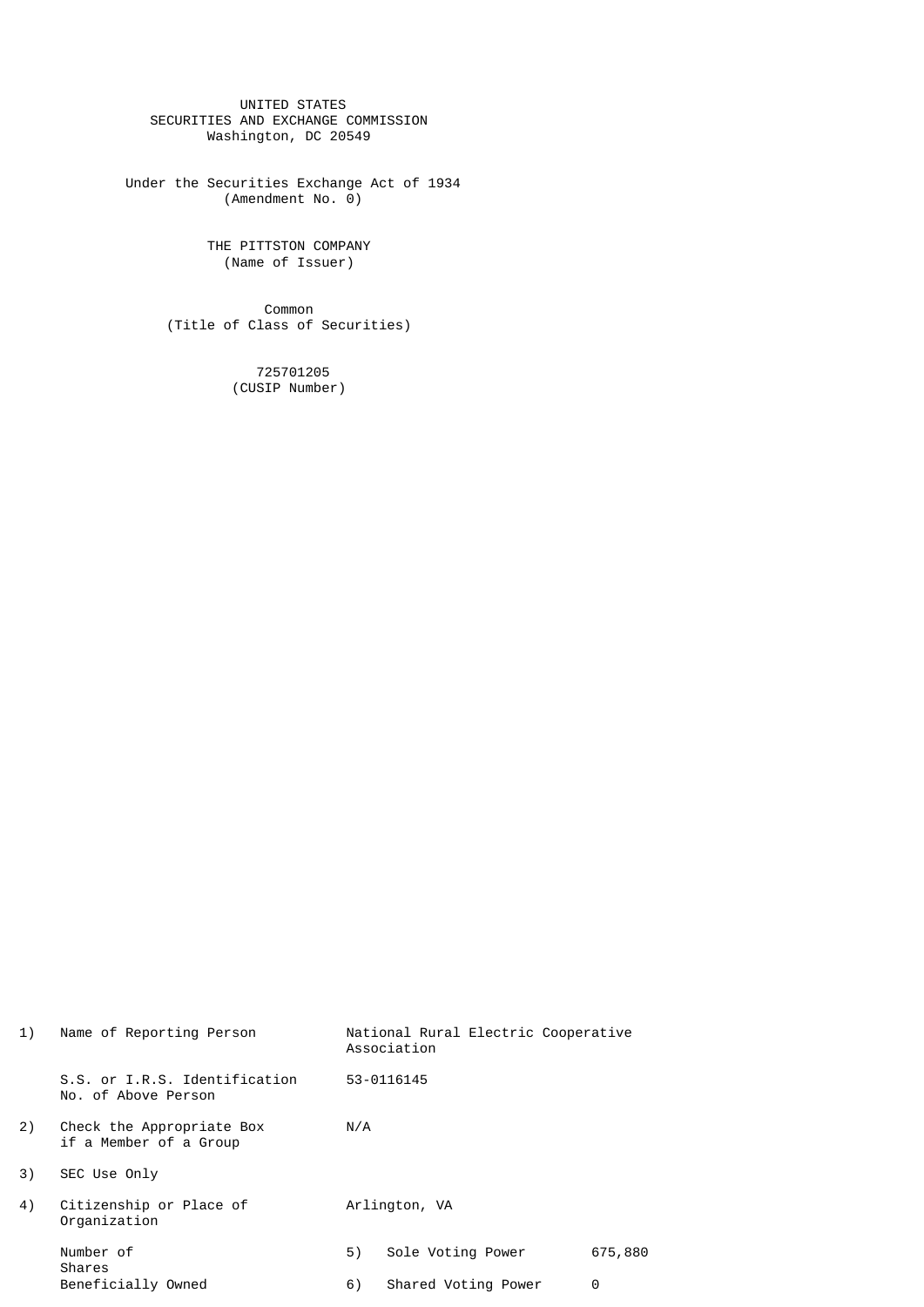|     | by Each Reporting<br>Person With                                           | 7)      | Sole Dispositive Power     | 675,880 |
|-----|----------------------------------------------------------------------------|---------|----------------------------|---------|
|     |                                                                            | 8)      | Shared Dispositive Power 0 |         |
| 9)  | Aggregate Amount Bene-<br>ficially Owned by Each<br>Reporting Person       | 675,880 |                            |         |
| 10) | Check Box if the Aggregate<br>Amount in Row (9) Excludes<br>Certain Shares | N/A     |                            |         |
|     | 11) Percent of Class Represented<br>by Amount in Row 9                     | 8.0%    |                            |         |
| 12) | Type of Person Reporting                                                   | EР      |                            |         |

Item 1 (a) Name of Issuer

THE PITTSTON COMPANY

(b) Address of Issuer's Principal Executive Offices

 The Pittston Company 100 First Stamford Place P.O. Box 120070 Stamford, CT 06912-0070

Item 2 (a) Name of Person Filing

National Rural Electric Cooperative Association

(b) Address of Principal Business Office

 4301 Wilson Blvd. Arlington, VA 22203

(c) Citizenship

 Commonwealth of Virginia - National Rural Electric Cooperative

(d) Title of Class of Securities

Common

(e) CUSIP Number

725701205

- Item 3 The person filing this statement pursuant to Rule 13d- 1(b) or 13d-2(b) is:
	- (f) Employee Benefit Plan, Pension Fund which is subject to the provisions of the Employee Retirement Income Security Act of 1974 or Endowment Fund; see 240.13d-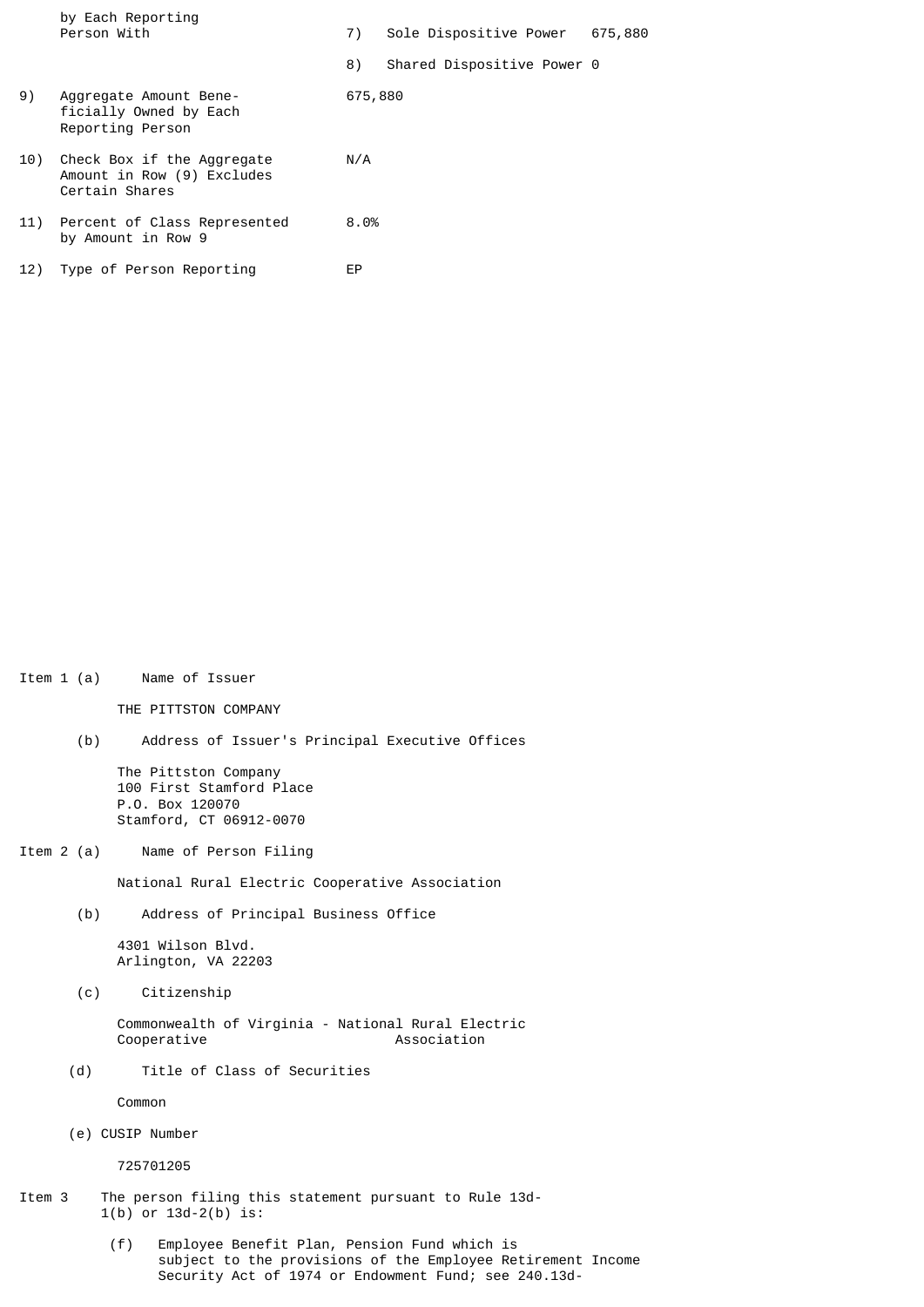$1(b)(1)(ii)(F)$ 

Item 4 Ownership

|        | (a)                                                                |                                                  | Amount Beneficially Owned                                                                                                             | 675,880      |  |  |
|--------|--------------------------------------------------------------------|--------------------------------------------------|---------------------------------------------------------------------------------------------------------------------------------------|--------------|--|--|
|        | (b)                                                                |                                                  | Percent of Class                                                                                                                      |              |  |  |
|        | (c)                                                                | Number of Shares as to which<br>Such Person Has: |                                                                                                                                       |              |  |  |
|        |                                                                    | (i)<br>(ii)<br>(iii)                             | sole power to vote or to direct the vote<br>shared power to vote or to direct the vote<br>sole power to dispose or to direct the      | 675,880<br>0 |  |  |
|        |                                                                    |                                                  | disposition of                                                                                                                        | 675,880      |  |  |
|        |                                                                    | (iv)                                             | shared power to dispose or to direct the<br>disposition of                                                                            | 0            |  |  |
| Item 5 |                                                                    |                                                  | Ownership of Five Percent or Less of a Class                                                                                          |              |  |  |
|        |                                                                    | Not Applicable                                   |                                                                                                                                       |              |  |  |
| Item 6 | Ownership of More than Five Percent on Behalf of<br>Another Person |                                                  |                                                                                                                                       |              |  |  |
|        |                                                                    |                                                  | Not Applicable                                                                                                                        |              |  |  |
| Item 7 |                                                                    |                                                  | Identification and Classification of the Subsidiary<br>Which Acquired the Security Being Reported on By<br>the Parent Holding Company |              |  |  |
|        |                                                                    |                                                  | Not Applicable                                                                                                                        |              |  |  |
| Item 8 |                                                                    | Group                                            | Identification and Classification of Members of the                                                                                   |              |  |  |
|        |                                                                    |                                                  | Not Applicable                                                                                                                        |              |  |  |
| Item 9 |                                                                    |                                                  | Notice of Dissolution of Group                                                                                                        |              |  |  |
|        |                                                                    |                                                  | Not Applicable                                                                                                                        |              |  |  |

Item 10 Certification By signing below I certify that, to the best of my knowledge and belief, the securities referred to above were acquired in the ordinary course of business and were not acquired for the purpose of and do not have the effect of changing or influencing the control of the issuer of such securities and were not acquired in connection with or as a participant in any transaction having such purposes or effect.